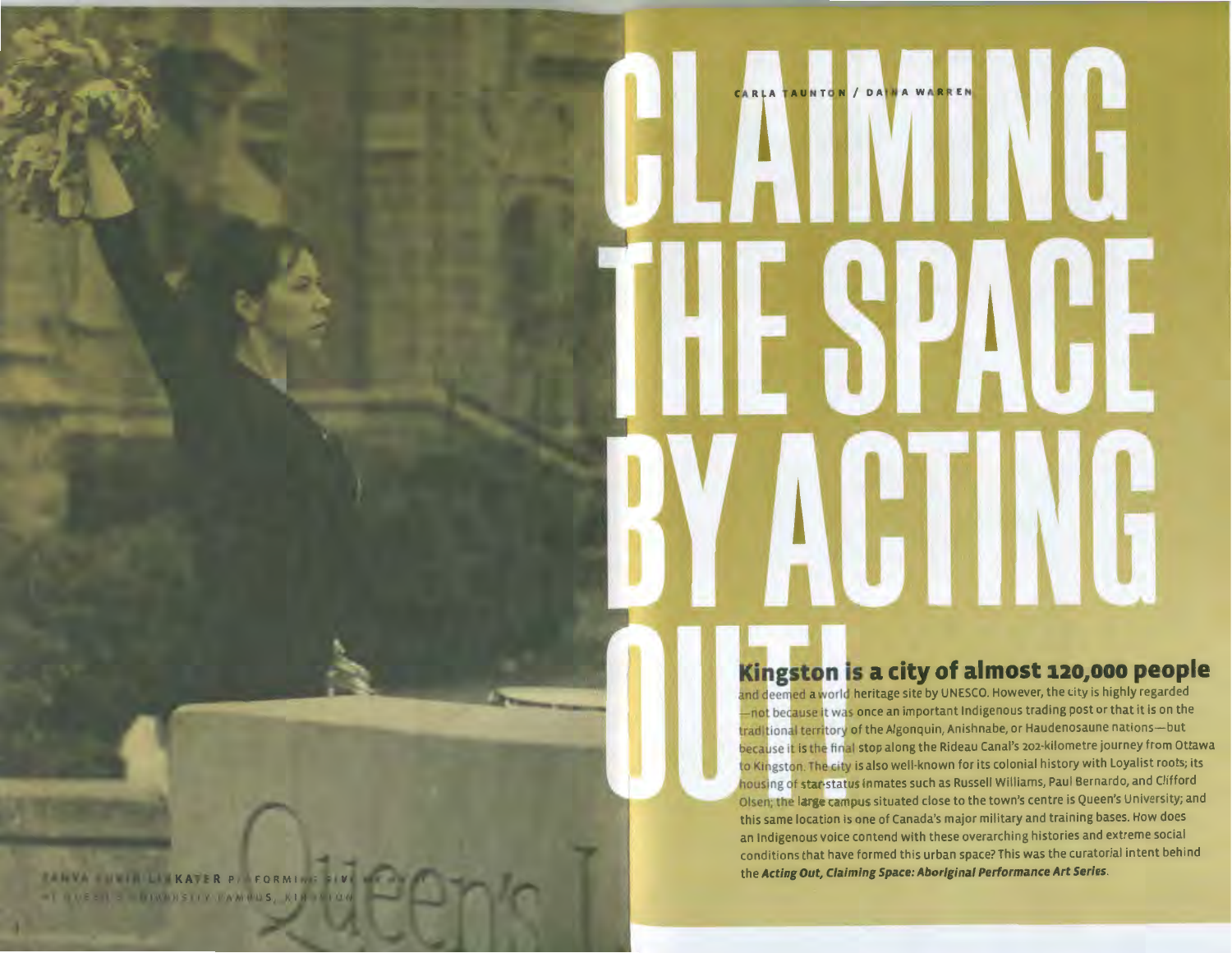Fours artists, Jordan Bennett, Terrance Houle, Tanya Lukin Linklater, and Skeena Reece, intervened with Kingston's public and private spaces from March 15th to 19th, 2011. **Tanya Lukin Linklater's** performance *Give Me* **an** *A!* launched the series on the corner of University Avenue and Union Street, on Queen's campus. Dressed in a modified cheerleading costume with fur detailing, the artist incorporated a traditionally-based song she composed in her own Alutiiq language. Through gesture and voice, she abstracted her song piece, slowing the words into brief spoken sounds. This act of deconstructing or displacing her own Aboriginal language and traditional songs was a deliberate strategy alluding to her lived northern experience and connections to Alutiiq territory and her brief southern experience while studying in the lower United States.

*Give Me An A!* included props of a snare drum, two megaphones, and the artist's chosen cheerleading dress, all of which were based from Lukin Linklater's past experiences with national sports games and her awareness of the fanatical mentality that follows these teams in the us. Another added reading of Lukin Linklater's abstraction of Alutiiq language also brings to the surface the loss of Indigenous cultural knowledge due to colonial processes and assimilist agendas, while significantly asserting the continuance of Aboriginal language despite North American settler-society's impact on many Native nations. However, her performance also occurred on the same day as St. Patrick's Day, the holiday that is now co-opted by Canadians as a free-for-all day of inebriation.

In this aggressive situation there was a collective experience of claiming and protecting the corner for Lukin Linklater's performance. Over so audience members assisted in fending off young revelers celebrating St. Patrick's Day who not only tried to walk through the established performance area but also attempted to take her megaphones, play her drum, use her equipment, and drunkenly taunt her from across the street on the library steps. However, this claiming was then shifted back by the artist's own response to the students. In an assertive voice Lukin Linklater used her spoken Alutiiq language to challenge the youth to participate in a more meaningful dialogue with her. Through her megaphone, she turned to them and repeated numerous times in Alutiiq, "This is our land; this is our village; this is our home." The artist not only claimed her immediate space as an Indigenous context but also, in doing so, claimed a space for First Nations students and their experiences on Queen's campus.

On the second night of the series, **Terrance Houle** performed *liniiwawkiimah.* The audience was asked to meet at Modern Fuel and at dusk was guided to the parking lot behind the gallery. In this vacant area of the lot, the artist had set up a video projection, which presented images of the Plains landscape interspersed with images of buffalo. The video was projected onto a protruding stonewall, which framed Houle's performance space. As the audience procession entered into the area, they encountered the artist on acoustic guitar accompanied by two performance assistants, Chris Trimmer on drums and jordan Bennett dancing with Powwow bells. The artist and drummer continued to play soft ambient music, while Bennett remained dancing, lasting approximately 10 minutes. As the music built to a crescendo, the images of

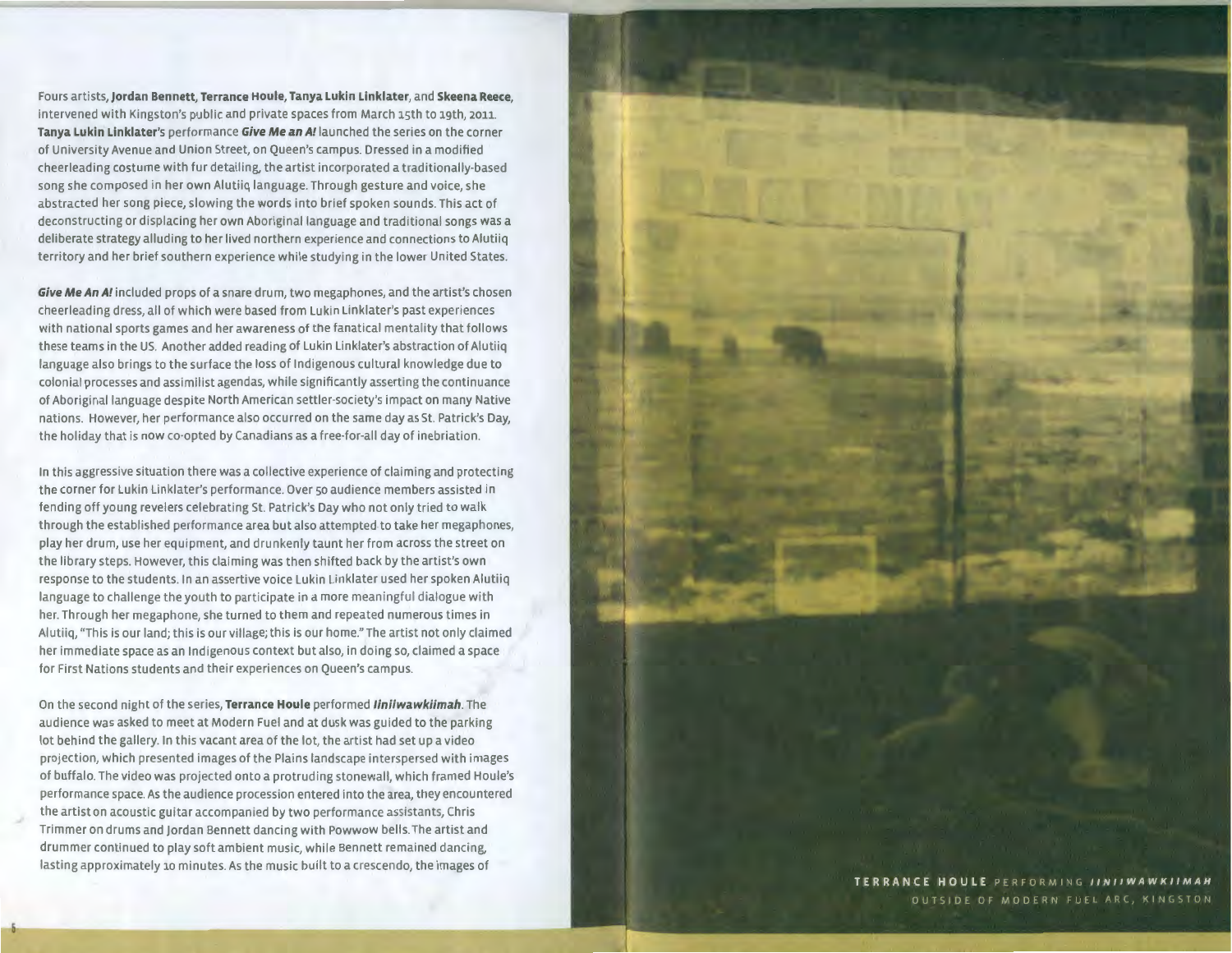buffalo became more prevalent. At that moment, Houle stood up and changed in front of the audience from his black suit, white shirt, and black tie into his red loincloth and beaded breastplate. This transition from his fully clothed body in a suit to half-clothed in a loincloth was arguably a performance strategy to focus the audiences' attention to Houle's Aboriginal presence and identity.

Next, the artist walked to a darkened corner of the alley where he discovered blankets from recent street occupants. By chance, he chose a wool blanket with the iconic coloured stripes of Hudson Bay point blankets. While holding the dirty wet blanket, Houle backed into the crowd shaking it out, at which point, the drummer and dancer ceased their actions. Houle then took a moment to ready himself and charged at the stonewall yelling in Blackfoot and commenced to herd the projected buffalo. After this intense act, the artist threw the blanket and himself onto the gravel, and in chorus the visual representation transitioned to the buffalo running away from him. Houle lay in a heavy silence for several minutes. The audience was then left to consider the absence of his performing body and the presence of his motionless body.

*liniiwawkiimah* revealed the interconnections between Aboriginal identities, histories, and lands. Houle put forward heavily weighted notions around the urban pressures placed on Indigenous peoples by incorporating the cloth remnants from the alley, which was originally from an Aboriginal occupant. In addition to the historic violence experienced by Indigenous peoples and the lack of recognition around Aboriginal issues, Houle brought awareness to the apathy directed towards Indigenous peoples' experiences through his act of heaving his body onto the ground: his intention was to reference a fallen warrior. Houle's work also references a connection between historical remembrances of past losses and the loss experienced in communities today. The image of the buffalo symbolized Houle's honoring of the buffalo, by working twofold. First, the title is taken from his same Blackfoot name, liniiwawkiimah, which translated into English means *Buffalo Herder.* Secondly, the images initiated ideas around the decimation of the buffalo and parallels the larger context of colonial violence and resilience of Aboriginal *peoples.liniiwawkiimah* is an act of resistance, by looking at the ideas of cultural continuance through creating a site of Indigenous selfdetermination and claiming space for recognition of urban Aboriginal experiences.

**jordan Bennett** performed during the afternoon of the last day of the performance series. His piece was one of physical endurance and he co-opted and claimed the empty confines of Modern Fuel's gallery space. The artist began a four-hour long action incorporating minimal performance tools, which included a bench, a street sign placed on its side, his skate gear, and speakers. *Pressure Flips* began with Bennett pulling objects from his backpack to prepare himself for the performance. During the p.nticipation of watching the artist emptying his bag, Bennett revealed a white laptop from its contents. He then began the actions of changing his Expo's hat to a Chicago Black Hawks hat, donning a wooden beaded necklace of an iconic Indian Brave profile in headdress, and plugged his red headphones into the computer. At this time, while **JORDAN BENNETT JORDAN BENNETT** 

PERFORMING *PRESSURE FLIPS*  AT MODERN FUEL ARC, KINGSTON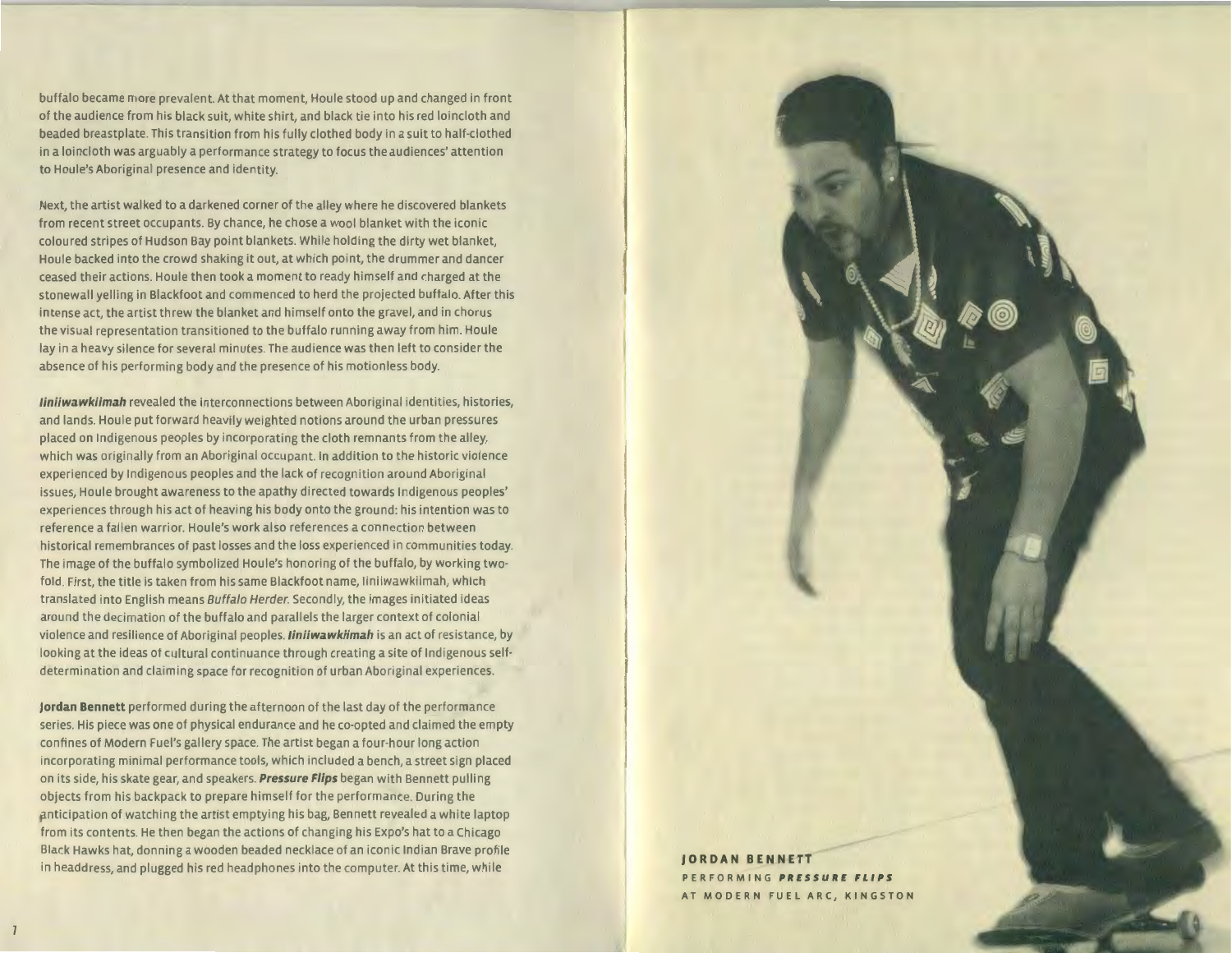the artist was mentally gearing up, the audience was unable to hear his personal musical playlist. He further prepared by changing his watches, and taking off his skate shoes to begin customizing the moccasins that were in his bag, cutting gel shoe inserts for his leather-beaded footwear.

Bennett was then transformed into his performative self. He tested out his customized moccasins by jumping up and down a few times to check their resilience and durability. Next, he prepared and sanded the skateboard deck, which was adorned with a graphic image of an Indian Brave. His actions took the audience to the imagined space of a skate park yet everyone was pulled back into the reality of the gallery space once he took off the headphones and plugged the computer into the speakers to amplify the music for everyone to experience.

Over the course of *Pressure Flips,* the artist allied, grinded, and kickflipped his way back and forth within the gallery. Throughout the performance, Bennett's fatigue began to build . Witnessing his physically and repetitive laborious actions of skating and falling brought forward an overarching theme of *Pressure Flips:* the interconnections between failure and defeat with resilience and continuance. The artist challenged this defeat of exhaustion by inviting anyone to participate, including: Terrance Houle, Tanya Lukin Linklater and Duane Linklater, Carla Taunton, Daina Warren, the video documenter, and other audience members who dropped by the gallery to watch the performance. At approximately 4:00 pm the artist was physically spent and could no longer perform, mostly due to the unexpected result of his inability to control his skate actions due to the slippery gallery surface.

Bennett then sat down, and reversed all his preparatory actions, changed out of his moccasins to his sneakers, put his original watch back on, took off the necklace, and changed hats. *Pressure Flips* was a site for reclaiming stereotypical cultural identifiers like that of the Indian warriors on his necklace and skateboard. His performance context engaged the audience to consider self-positioned notions of Indigenous identities and to push boundaries in terms of popular understandings of Indigenous spaces beyond the limitations of the reserve to include urban environments or geographies, like the skate park and contemporary art gallery.

The most esoteric work of the series was performed by **Skeena Reece,** titled *Tim Buck Two: Kingston's Free Zone and Meditation Centre,* which concluded the *Acting Out, Claiming Space* series. This performance took place in the outdoor amphitheatre at Kingston's market square. After Bennett's performance, the audience meandered over to the square to come upon Reece and her two assistants, Breanne Oryschak and Erin Milliken, setting out plastic shopping bags full of unidentifiable objects and constructing a'seating area for the artist's transformation into the "Red Buddha." A temporary picnic tent was already set up, and from the back of it, a radio was blaring music from Kingston's local university radio station, CFRC. As the audience gradually filed into the cement auditorium, Reece began to take notice of people. Once everyone was settled, she

began to communicate with individual people through minimal hand gestures, nods, and eye contact, while handing out assorted items for each person to hold.

She gave away plastic leaves and flowers, glass candleholders in the shape of lotuses, badminton birdies to be poked with wooden skewers, Q-tips to clean the ears, and shared her bottled drinking water. This went on for about 45 minutes until she had handed everything out, at which point she then began to change from an oversized hoodie and black pants to reveal she was wearing a long dress. She adorned herself with scarves, inserted a "bump-it" to create an up-do with her hair, and made herself up to resemble a Bodhisattva with khol-rimmed eyes. Once she completed her look, she gestured to the audience and her assistants to begin pinning their assorted items onto her tent and to place the candles before her. She settled onto her platform and awaited the final adornments to her space.

The artist turned off the radio, pulled out a microphone, surveyed her audience for several moments, and then began to laugh uncontrollably. She continued to laugh for a couple of minutes, at first the audience laughed with her but then looked puzzled as to whether they were to keep laughing along. She then used her voice to address the audience, inviting them to sit on cushions in front of her and to ask her any pressing questions that were on their minds, which she would then reply with either perplexing or humorous answers. Once the viewer got close enough to sit by the artist, it was evident that she along with her assistants and the audience had attempted to recreate an image from a postcard of the Buddha that was situated in front of the artist. The audiences' questioning went on for several rounds before the artist thanked the audience and she closed her meditation centre down.

If one were to consider what the signifiers of an Indigenous space are in relation to Reece's performance, community would be an angle from which to think about her actions. The performance brings us back to the overarching notion of this small Ontario city's communal space. In relation to *Tim Buck Two: Kingston's Free Zone and Meditation Centre* it is significant to consider the historical facts of this governmental or colonial centre as well as the notoriety Kingston has gained from the presence of its penitentiaries. Reece researched Tim Buck, who was a character from the city's history, and was once imprisoned in the "Kingston Pen" in the 1930s, due to his allegiance with communist idealisms. Although his type of protesting was non-violent, his actions were still viewed as subverting the will of the Canadian government. Reece took her artistic inspiration from this historical event and incorporated his name into the title for her performance. A consideration of the ongoing incarceration of Aboriginal people when certain land claim issues arise between Native and non-Native peoples, thereby disrupting notions about Canada's nationalistic space, reveals a potential reason for the artist's interest and engagement with this historical story of Tim Buck. Reece makes connections between histories of state suppression and apposing political and spiritual belief systems, alluding to the historic oppression of Indigenous cultural knowledge and land rights by government legislation.